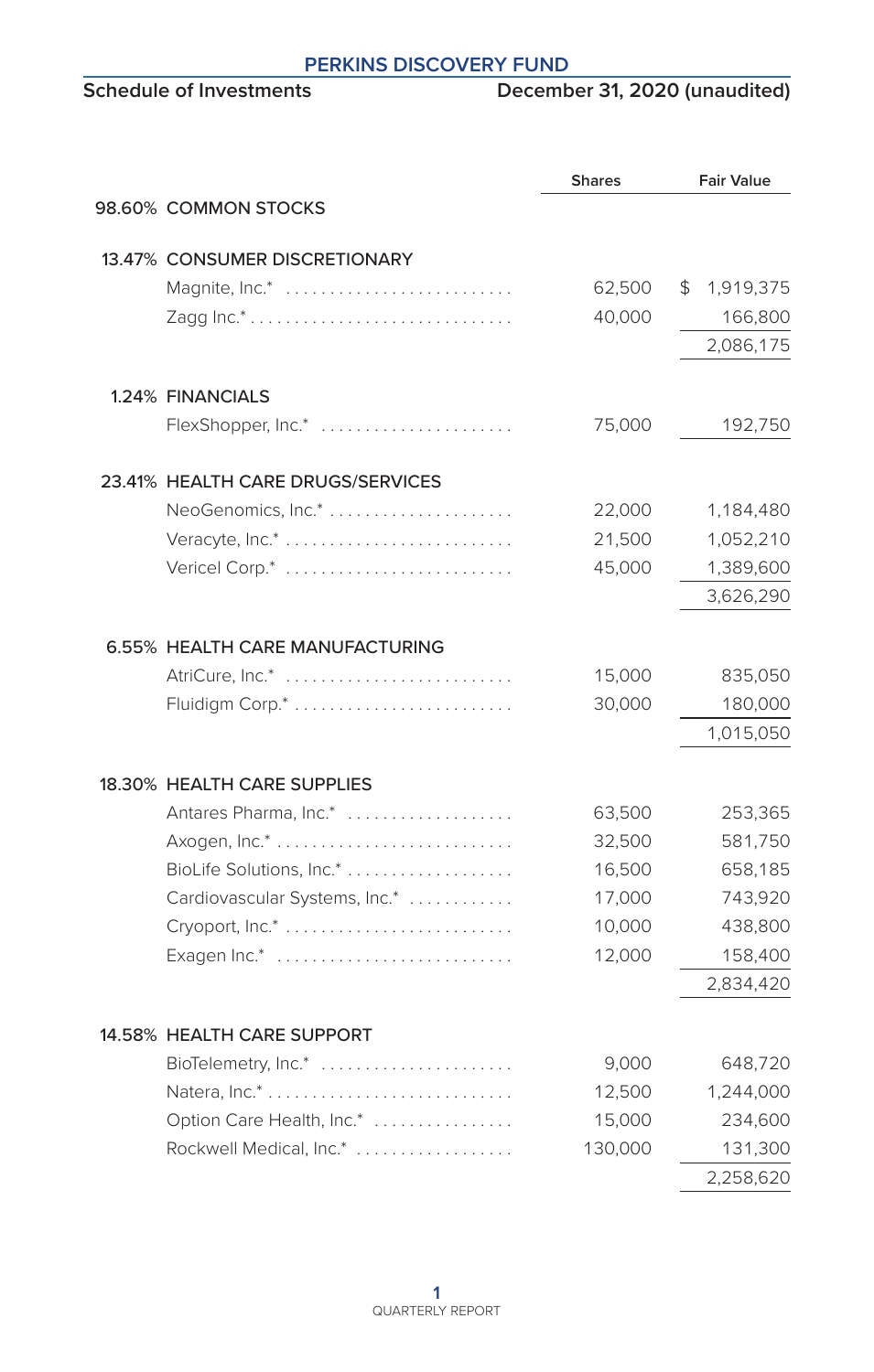# **PERKINS DISCOVERY FUND**<br>Schedule of Investments - continued Decemb

## **December 31, 2020 (unaudited)**

|                                                           | <b>Shares</b> | <b>Fair Value</b> |
|-----------------------------------------------------------|---------------|-------------------|
| 3.02% HEALTH CARE TECHNOLOGY                              |               |                   |
| OptimizeRx Corp.*                                         | 15,000        | \$<br>467,400     |
| 0.69% INDUSTRIAL                                          |               |                   |
| Capstone Turbine Corp.*                                   | 10,000        | 107,000           |
| 13.02% INFORMATION TECHNOLOGY                             |               |                   |
| Airgain, Inc.*                                            | 14,500        | 257,810           |
| Akoustis Technologies, Inc.*                              | 25,000        | 305,750           |
| Digi International Inc.*                                  | 10,500        | 198,450           |
| $lnuvo Inc.*$                                             | 425,000       | 192,483           |
| Perficient, Inc.*                                         | 6,500         | 309,725           |
|                                                           | 11,500        | 187,220           |
| USA Technologies, Inc.*                                   | 35,500        | 372,040           |
|                                                           | 22,500        | 194,175           |
|                                                           |               | 2,017,653         |
| 4.32% SOFTWARE SERVICES                                   |               |                   |
| Asure Software, Inc.*                                     | 20,000        | 142,000           |
| ePlus Inc.*                                               | 6,000         | 527,700           |
|                                                           |               | 669,700           |
| 98.60% TOTAL COMMON STOCKS                                |               | 15,275,058        |
| 4.62% SHORT-TERM INVESTMENTS                              |               |                   |
| Fidelity Investments Money Market<br>Government Portfolio |               |                   |
| Institutional Class 0.01%**                               | 716,764       | 716,764           |
|                                                           |               | 15,991,822        |
|                                                           |               | (499, 532)        |
|                                                           |               | \$15,492,290      |
| Non-income producing                                      |               |                   |

\*\* Effective 7 day yield as of December 31, 2020